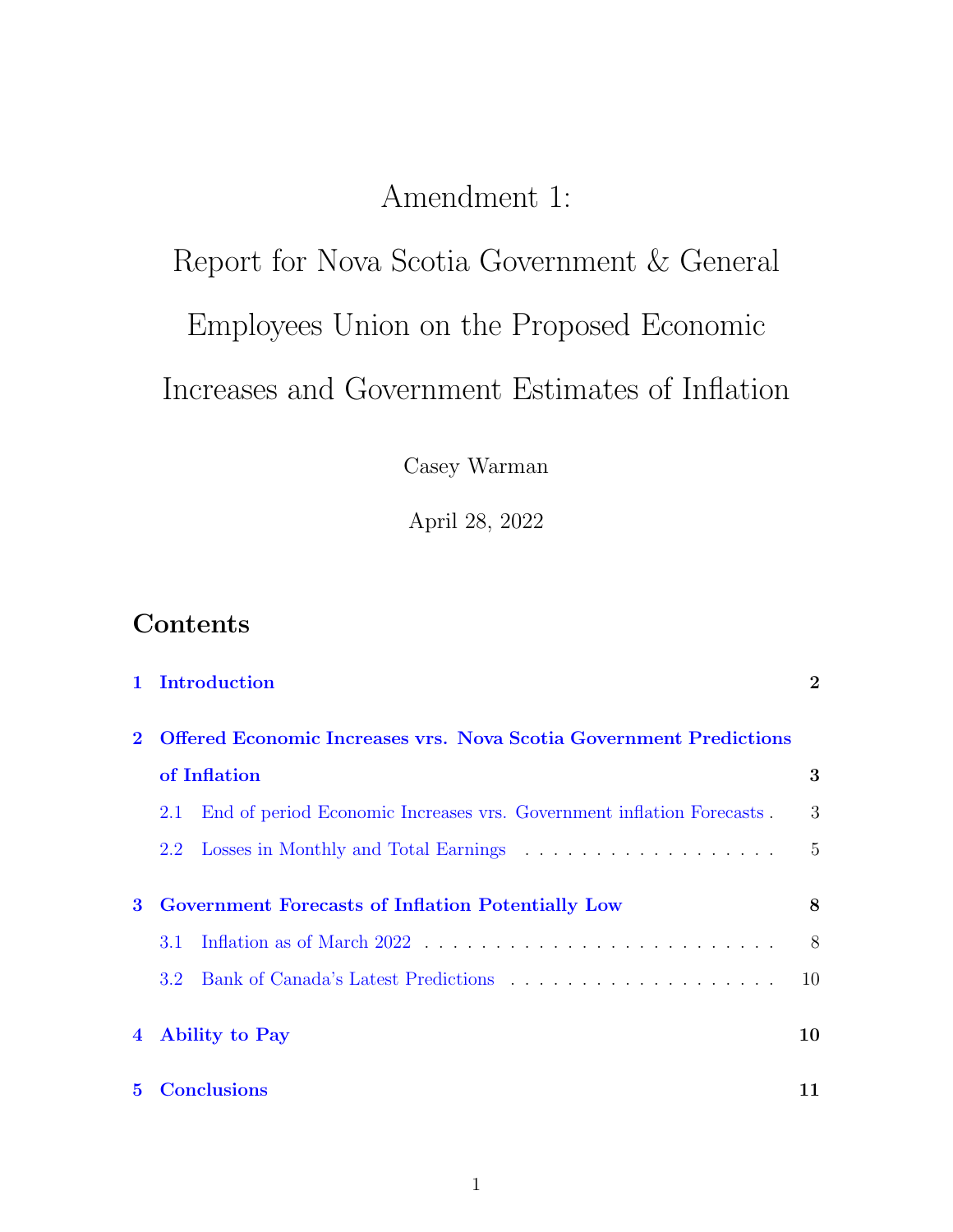### <span id="page-1-0"></span>1 Introduction

In "Article 38.01 - Rates of Pay", the government is proposing a three-year term with the following economic increases:

- Year 1: 1.5% (April 1, 2021)
- Year 2: 1.5% (April 1, 2022)
- Year 3: 2.5%
	- $\rightarrow$  1.5% (first day April 1, 2023)
	- → 1.0\% (last day March 31, 2024)

These suggested economic increases will result in a loss of purchasing power.

1. The government's own predictions of inflation are much higher than the offered economic increases. In the Employer Exhibit Book, in Chart 7.6, the forecasts of inflation for Nova Scotia are:

- 2021:  $4.1\%$  (forecast was  $3.8\%$ )
- 2022:  $4.2\%$
- 2023: 2.3%
- 2. Inflation is already outpacing the government predictions.
	- As of March 2022, prices have already grown over  $4.1\%$  since December 2021.
	- If prices follow the current pattern, the Annual inflation for 2022 will be 5.8%.
	- Bank of Canada's more recent expectations are much higher than the Nova Scotia government's predictions.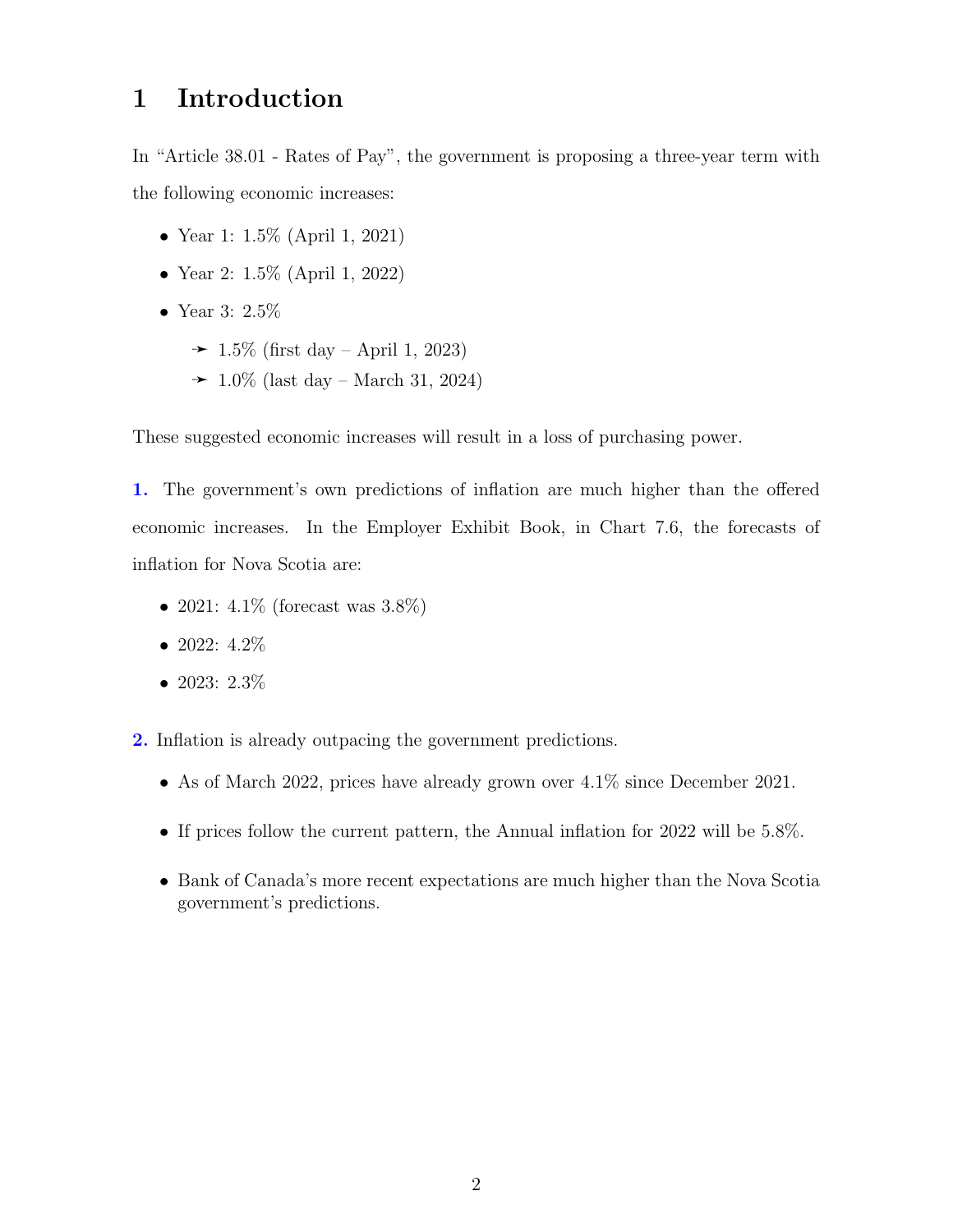## <span id="page-2-0"></span>2 Offered Economic Increases vrs. Nova Scotia Government Predictions of Inflation

In this section, the Economic increases proposed by the Nova Scotia government are compared to the government's own predictions of inflation. First, in Section [2.1,](#page-2-1) the end of fiscal year values are calculated. This will help determine how much of an additional increase would be required at the end of the term to obtain purchasing power under the government's own inflation projections. Then in Section [2.2,](#page-4-0) the monthly losses are determined, and aggregated to estimate how much an employee loses over the contract period.

## <span id="page-2-1"></span>2.1 End of period Economic Increases vrs. Government inflation Forecasts

Figure [1](#page-3-0) compares the proposed Economic increases versus the inflation forecasts from the Employer Exhibit Book.<sup>[1](#page-0-0),[2](#page-0-0)</sup> In this analysis, the starting value is reset to 100, and therefore the loss of purchasing power that occurred over the previous (2015-2021) contract is ignored. This comparison can be thought of either in terms of the base period CPI being April 2021, or starting with \$100. The government's inflation estimates are converted to fiscal years using a constant monthly inflation rate for the given calendar year.

Figure [1](#page-3-0) demonstrates that, even by the end of the first year, prices have increased more than the Economic increases  $(4.1\%$  versus 1.5%). This gap grows over the threeyear period. By the end of the 2023-24 fiscal year, the prices are approximately 110.5 relative to the April  $1^{st}$ , 2021 start period, while earnings are 105.6. There would need to be an approximately 4.61% increase on top of the proposed increases, or a 5.66% March  $31^{st}$  2024 adjustment instead of the proposed  $1\%$ .

<sup>&</sup>lt;sup>1</sup>The actual CPI growth of  $4.1\%$  is used for 2021.

<sup>&</sup>lt;sup>2</sup>The 2023 forecast is used for January to March 2024 inflation rates.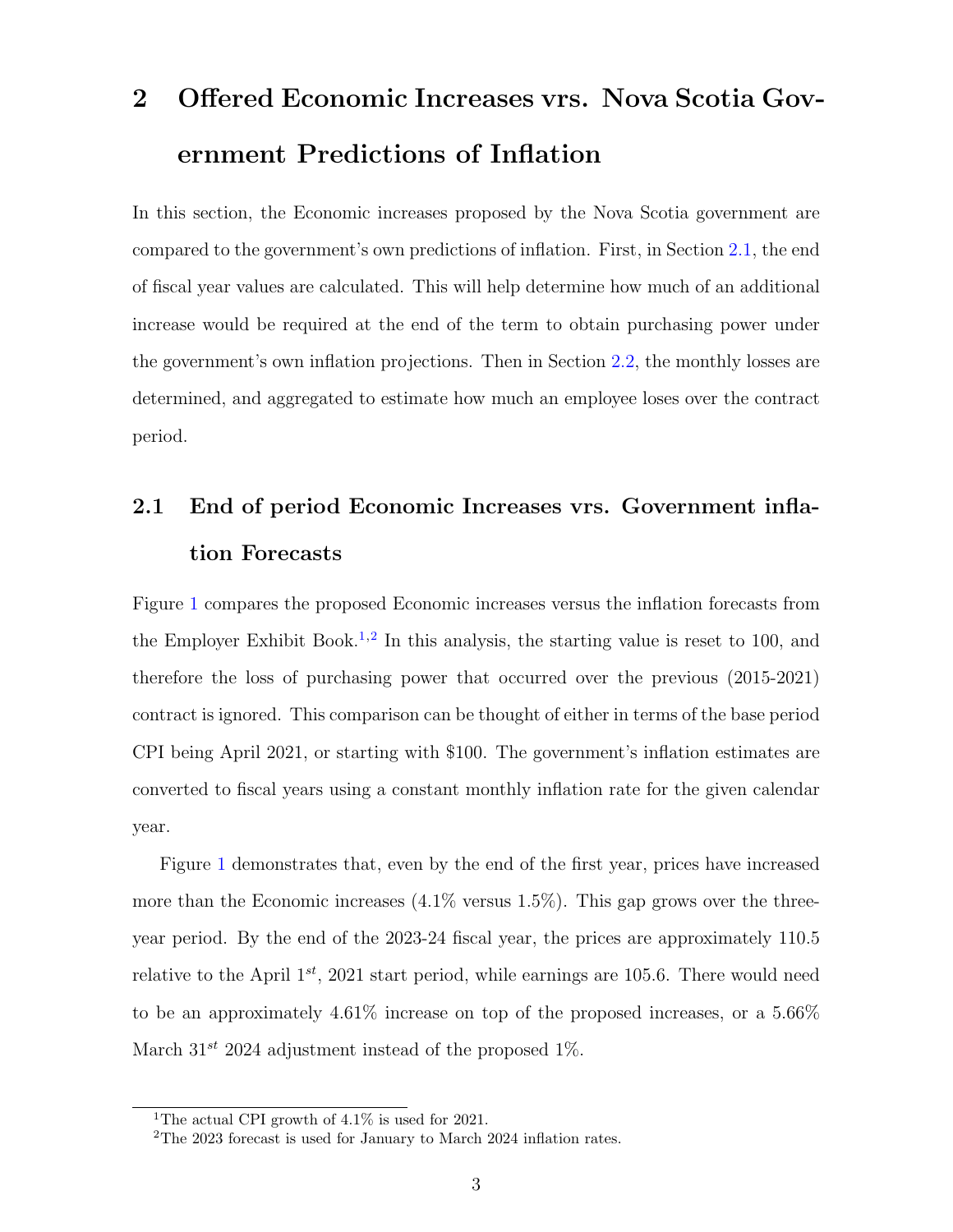<span id="page-3-0"></span>

Figure 1: Consumer Price Index for Nova Scotia versus Economic increases for NSGEU contract: Government's Price Forecasts outpace Economic increases

Notes: Author's calculations using Provincial estimates of CPI data for Nova Scotia from Chart 7.6 from the "Employer Exhibit Book - NSGEU Interest Arbitration" and Economic increases from "Province of NS Brief and Authorities - April 4, 2022".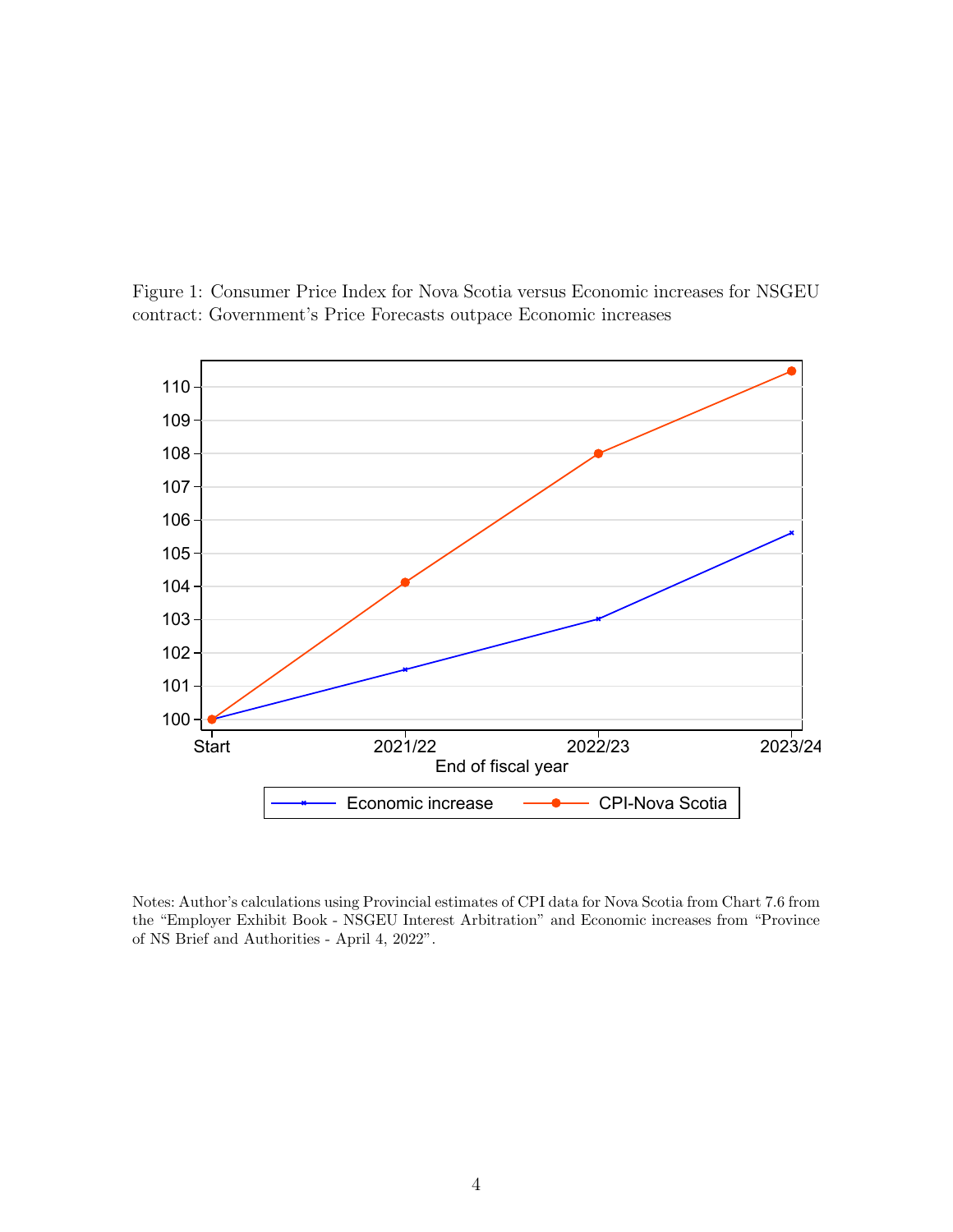#### <span id="page-4-0"></span>2.2 Losses in Monthly and Total Earnings

Next, the loss in earnings over the proposed contract is examined. Figure [2](#page-5-0) shows what happens to real earnings over the three-year contract if the Employer proposed three-year term deal is implemented under the inflation scenarios outlined in Chart 7.6 in the Employer Exhibit Book. While Figure [1](#page-3-0) can help illustrate what end of period adjustment is required to reattain purchasing power, it does not show the total loss in earnings over the proposed three-year term. Given the different timing in terms of Economic increases (mainly at the start of fiscal period) and inflation (happening throughout a given fiscal year), using the end of period values from Figure [1](#page-3-0) will overestimate the losses. Therefore, monthly calculations are undertaken. When calculating monthly increases, inflation is again assumed to grow at a steady rate over a given year. For January to March 2024, the 2023 forecast from the Employer Exhibit Book are used.

Figure [2](#page-5-0) is set up as follows:

- The y-axis on the left shows what happens to \$100 in April  $1^{st}$ , 2021 over the period covered by agreement in real terms.
- The horizontal red line shows the value required to stay on par with initial period earnings.
- To not overestimate the impact of inflation, the difference in timing of the Economic increases and inflation are taken into account. Average monthly inflation is used.
- The y-axis on the right gives an example: the real monthly earnings of a Clerical employee (with the pay grade of CL 25-V) are presented.
	- The \$100 is scaled up to the equivalent of monthly earnings.
	- Values are adjusted to represent March 2022 prices.

Some key points that can be learned from Figure [2](#page-5-0) are:

- 1. The initial value of \$100 in earnings declines during the contract.
- 2. The annual Economic increases are not enough to counteract inflation each fiscal year.
- 3. By the end of the contract period, the example Clerical employees were earning approximately \$300 less in the final month.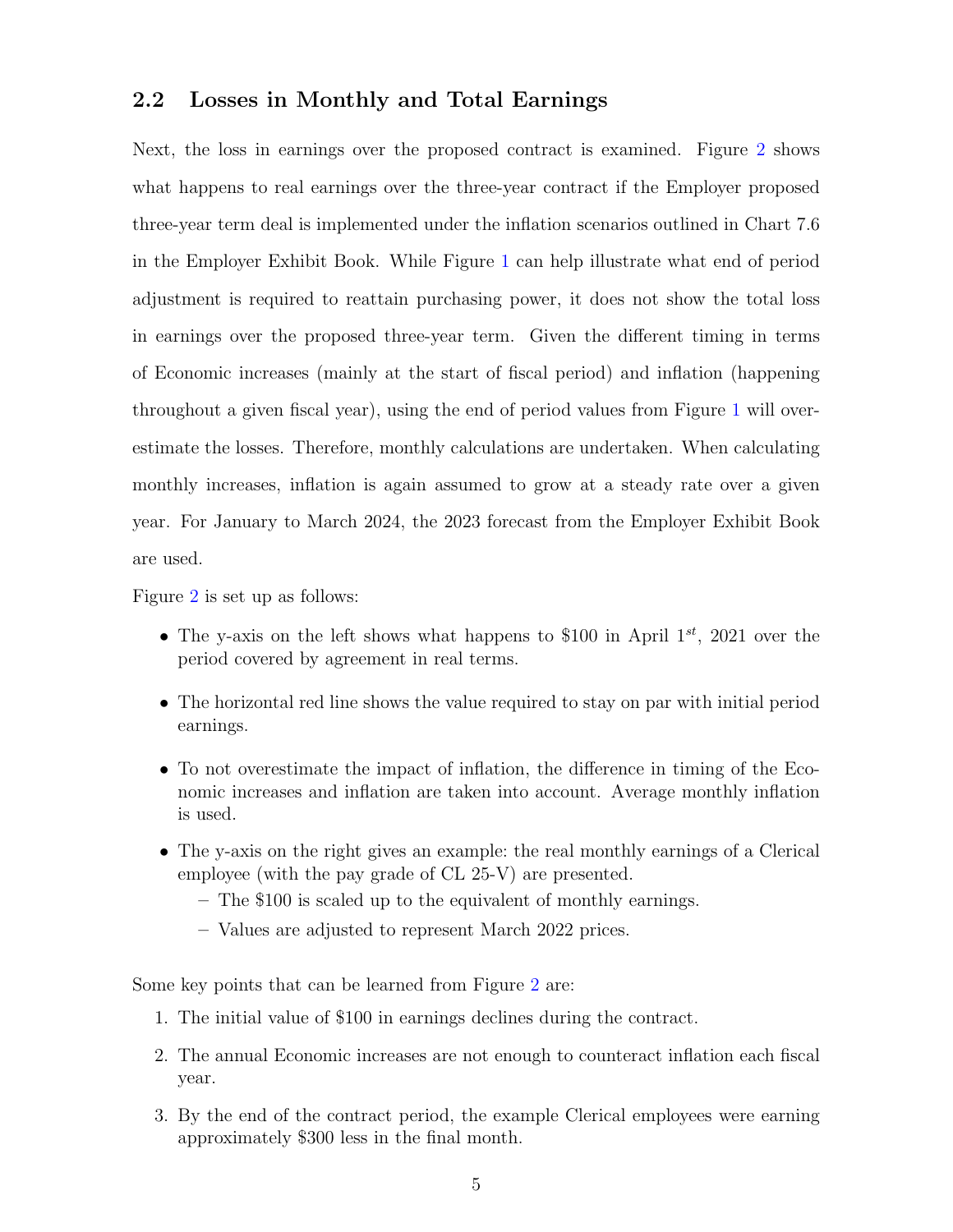• The \$300 is equivalent to around 5% less than start period earnings.

<span id="page-5-0"></span>

Figure 2: Real value of \$100s and Real Monthly earnings for Clerical, CL25-V

Notes: Author's calculations using Provincial estimates of CPI data for Nova Scotia from Chart 7.6 from the "Employer Exhibit Book - NSGEU Interest Arbitration" and Economic increases from "Province of NS Brief and Authorities - April 4, 2022". Right y-axis adjusted to March 2022 Dollars using All items Nova Scotia CPI from Cansim Table: 18-10-0004-01 for Clerical employees with pay grade of CL 25-V.

In Figure [3,](#page-6-0) real earnings relative to the start period earnings are annualized for each fiscal period. Values for this exercise are shown in March 2022 dollars. This would be equivalent to adding all the values above the horizontal red line in Figure [2](#page-5-0) and subtracting the values below this line for each fiscal period. In addition to the values for Clerical employees (with pay grade of CL 25-V), which are presented in Figure [2,](#page-5-0) the values for Professional employees (with pay grade of PR 20-V) and Technical employees (with pay grade of TR 30-V) are also presented. While the losses in the first fiscal year are relatively small, the losses in earnings grows substantial as inflation eats away at purchasing power.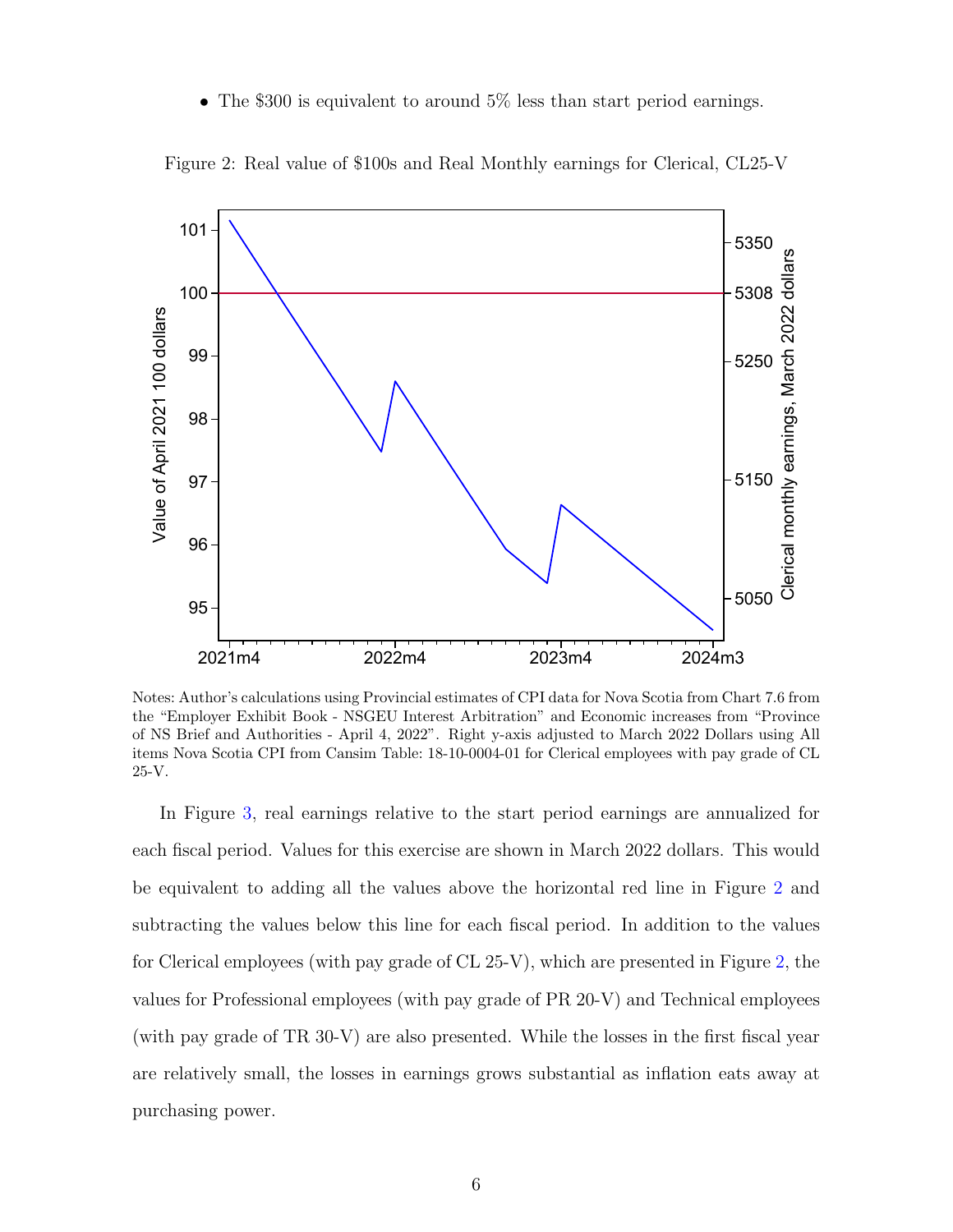<span id="page-6-0"></span>

Figure 3: Losses for Example Classifications by Fiscal Year, April 2021 to March 31, 2024

Notes: Author's calculations using Provincial estimates of CPI data for Nova Scotia from Chart 7.6 from the "Employer Exhibit Book - NSGEU Interest Arbitration". Adjusted to March 2022 Dollars using All items Nova Scotia CPI from Cansim Table: 18-10-0004-01. Clerical employees with pay grade of CL 25-V; Professional employees with pay grade of PR 20-V; and Technical employees with pay grade of TR 30-V.

Over the three-year period of the contract, using the Nova Scotia Budget 2022-23 inflation numbers, the before income tax total loss in earnings would be equivalent to:

- Clerical: **\$5,642**
- Professional: \$9,522
- Technical: **\$8,212**

This is in addition to the losses over the previous six-year period of the contract:

- Clerical: **\$4,994**
- Professional: \$8,428
- Technical: **\$7,269**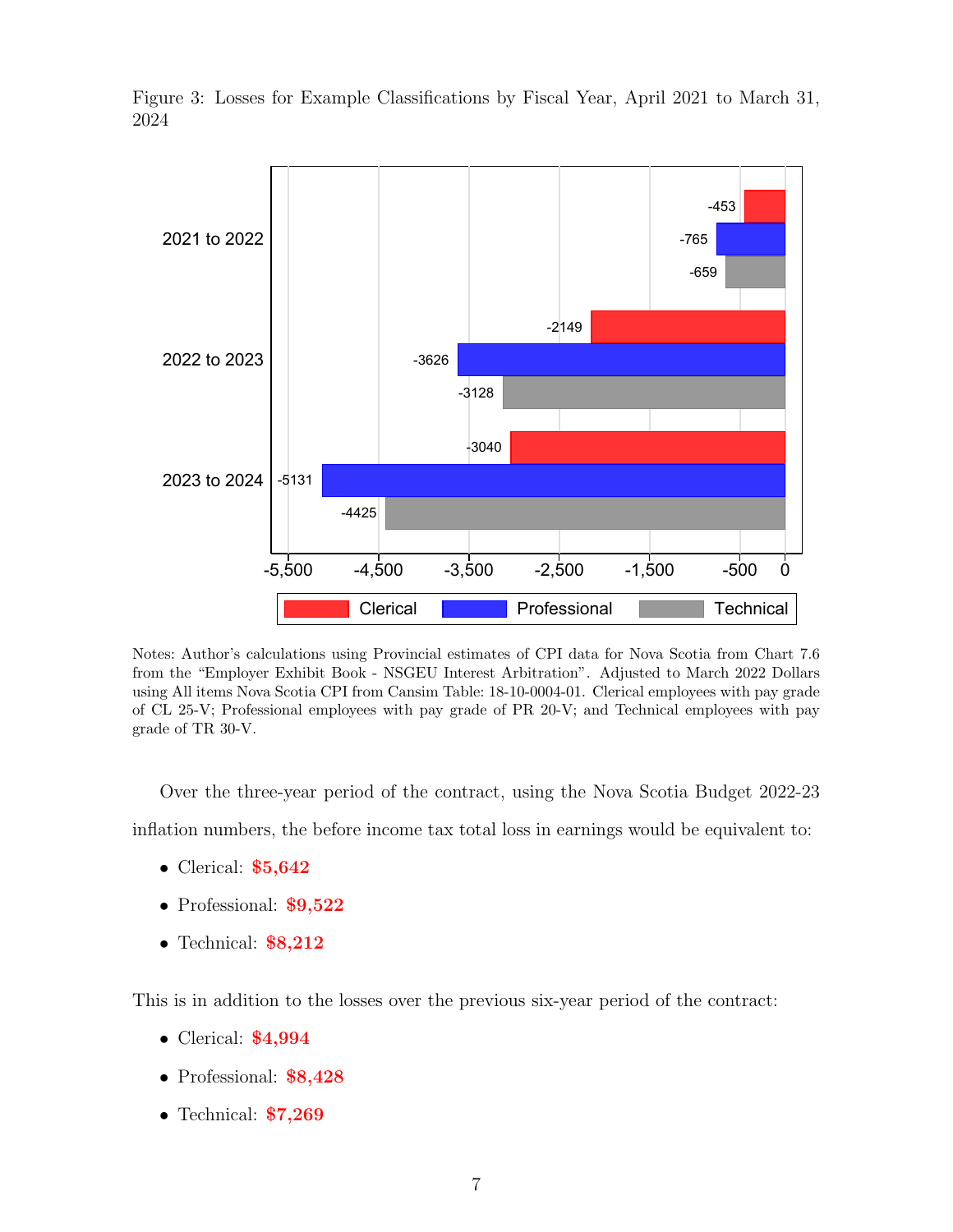### <span id="page-7-0"></span>3 Government Forecasts of Inflation Potentially Low

#### <span id="page-7-1"></span>3.1 Inflation as of March 2022

Figure [4](#page-7-2) illustrates how much higher inflation has been in 2022 compared to recent years. The values in the figure are calculated as the growth rate in CPI for the given month relative to the previous December CPI. Prior to the Covid-19, prices followed a similar pattern (green lines). During much of 2020, prices declined or stayed pretty level. While 2021 started off slightly above the pre-Covid-19 pattern, prices grew greatly during the year (red line). From early indications, 2022 will see much higher inflation than was witnessed in 2021, and well above recent inflation rates. This highlights that the predictions of inflation used in the Employer Exhibit Book depicted in Chart 7.6 will likely underestimate inflation.

Figure 4: Consumer Price Index for Nova Scotia, CPI growth relative to December

<span id="page-7-2"></span>

Notes: Author's calculations from CPI data for Nova Scotia from Cansim Table: 18-10-0004-01.

Chart 7.6 forecasts inflation in 2022 at 4.2%. Figure [4](#page-7-2) shows that prices have already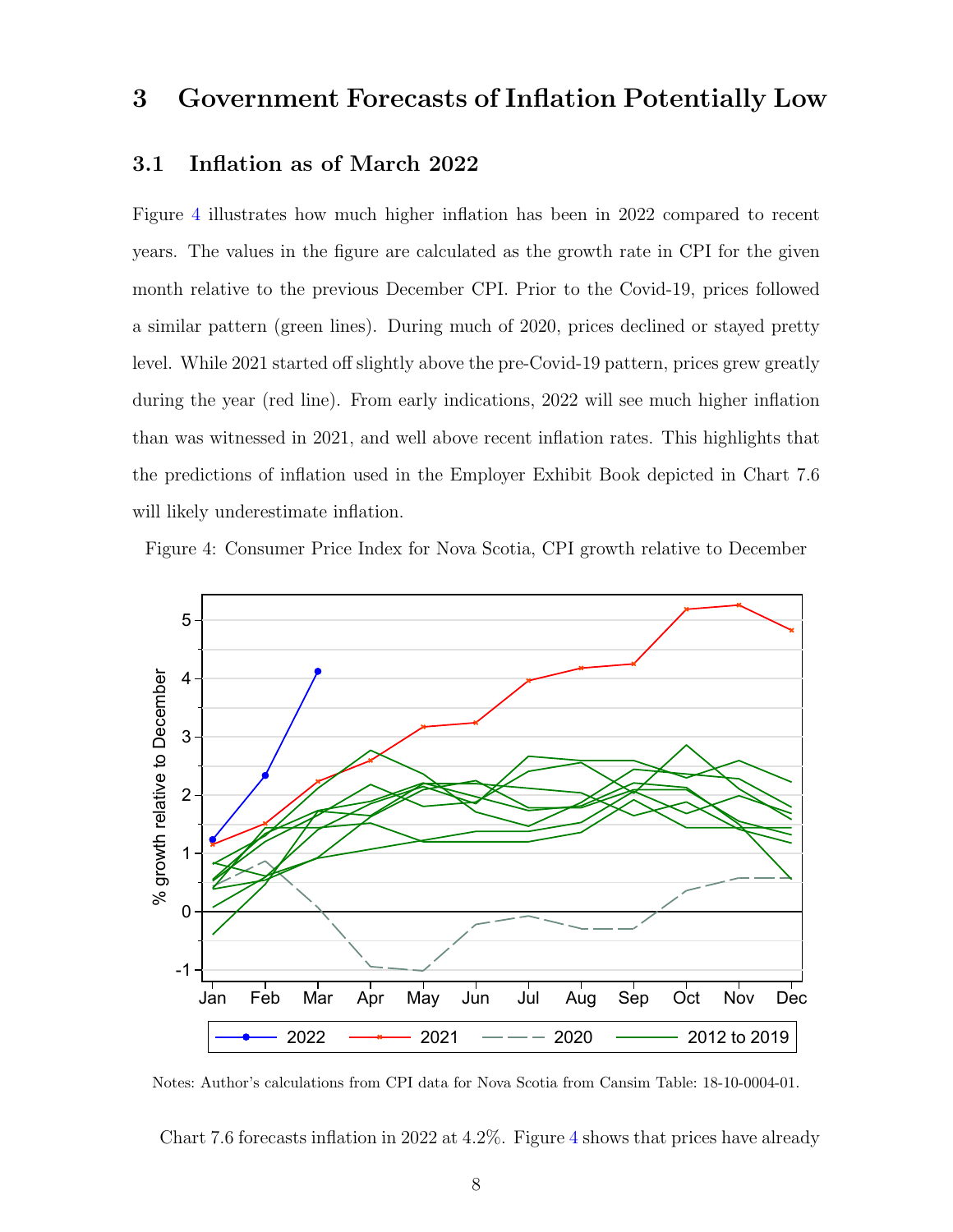increased by approximately 4.1% since December 2021. If the average inflation rate over the next 9 months is the same as the first 3 months of 2022, then the annual inflation rate will be approximately 5.8%. Given that inflation is growing steadily over the first 3 months, even this might be an underestimate.

To examine how useful an indication the January to March inflation rates are in terms of estimating the annual rates when all 12 months have been realized, in Figure [5,](#page-8-0) the annual inflation rates are compared to the first quarter rates.

<span id="page-8-0"></span>![](_page_8_Figure_2.jpeg)

Figure 5: Average inflation for full year versus January to March

Notes: Author's calculations from CPI data for Nova Scotia from Cansim Table: 18-10-0004-01. The vertical red line shows the mean for Annual inflation from 2006 to 2021. The vertical blue line shows mean of Inflation using the first 3 months from 2006 to 2021.

Figure [5](#page-8-0) shows:

- 1. Annual inflation for 2006 to 2021 (red bars)
- 2. The inflation based on the first quarter (January to March ) for 2006 to 2022. (blue bars)
- 3. 2006 to 2021 mean annual inflation (vertical red line) and 2006 to 2021 mean first quarter inflation (vertical blue line).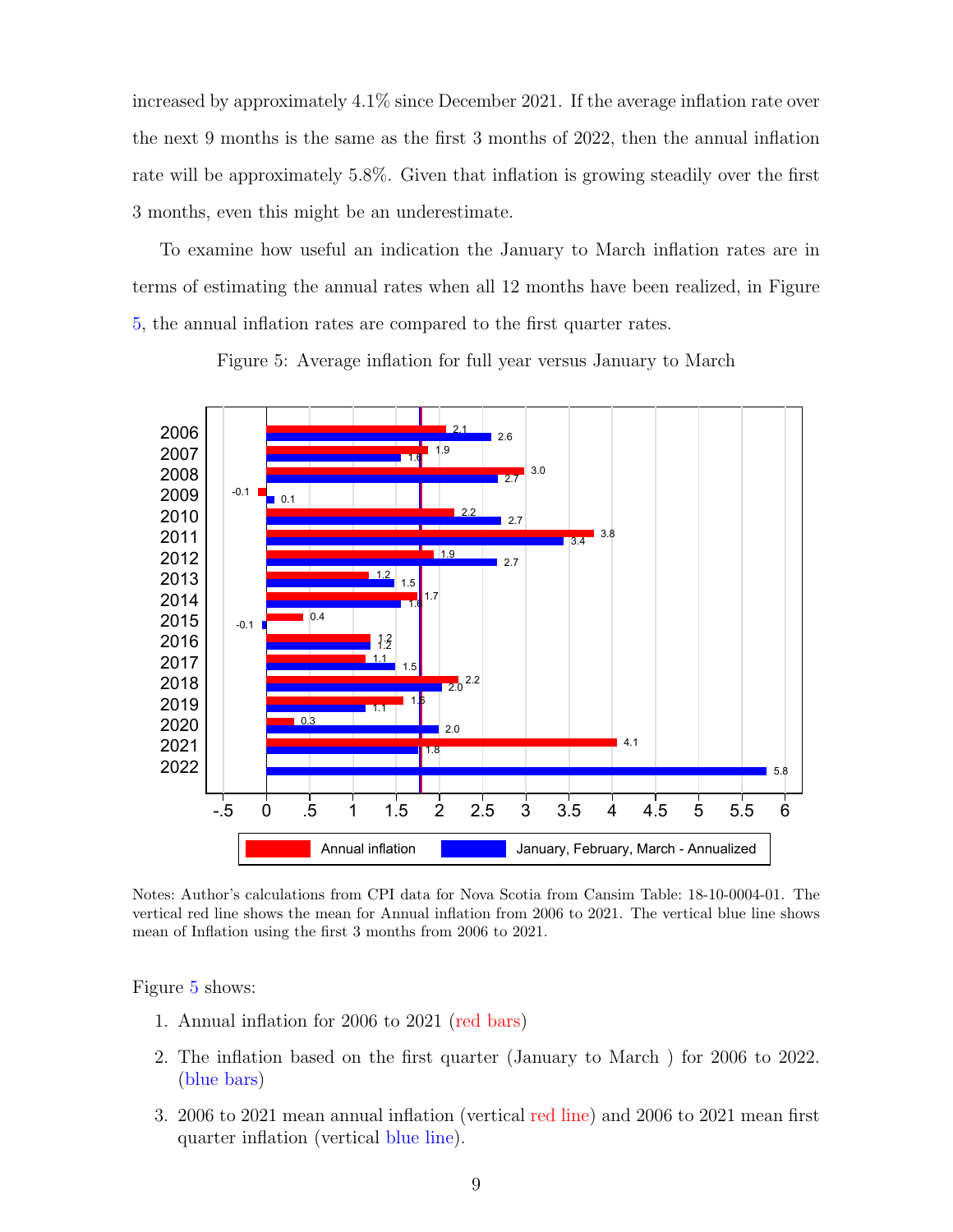A few key takeaways from Figure [5:](#page-8-0)

- 1. With a couple of exceptions, the annual and  $1^{st}$  quarter rates are generally pretty similar.
- 2. The 2006 to 2021 means for the 12 month and  $1^{st}$  quarter inflation are almost identical (1.79 and 1.77 respectively).[3](#page-0-0)
- 3. The first quarter of 2021 is well below the full year inflation rate.
- 4. The first quarter of 2022 is much higher than any other period.

#### <span id="page-9-0"></span>3.2 Bank of Canada's Latest Predictions

The Bank of Canada's latest projections suggest:

- 1. Inflation will average  $6\%$  average for the 1<sup>st</sup> half of 2022.
- 2. Not reach  $2.5\%$  until  $2^{nd}$  half of 2023 and will not return to the  $2\%$  target until 2024.

These inflation rates are well above the offered Economic increases being proposed by the government and also above the predictions in the Nova Scotia Employer Exhibit  $Book<sup>4</sup>$  $Book<sup>4</sup>$  $Book<sup>4</sup>$ 

### <span id="page-9-1"></span>4 Ability to Pay

Inflation should have a net positive impact on the government's ability to pay.

- The unexpected inflation will reduce real debt and real interest payments.
- Nominal revenues increase with inflation. For example:
	- Income taxes increase with increasing nominal incomes.
	- Sales tax revenues rise with the increase in prices of goods and services.

The Nova Scotia Employer Exhibit Book shows greater growth in several components of revenue, and revenues will continue to grow with inflation.

<sup>3</sup>Restricting to the pre-Covid period, the means are 1.73 and 1.76.

<sup>4</sup>These are national inflation rates but the inflation rate in Nova Scotia is usually close to the national rate and is currently above it.